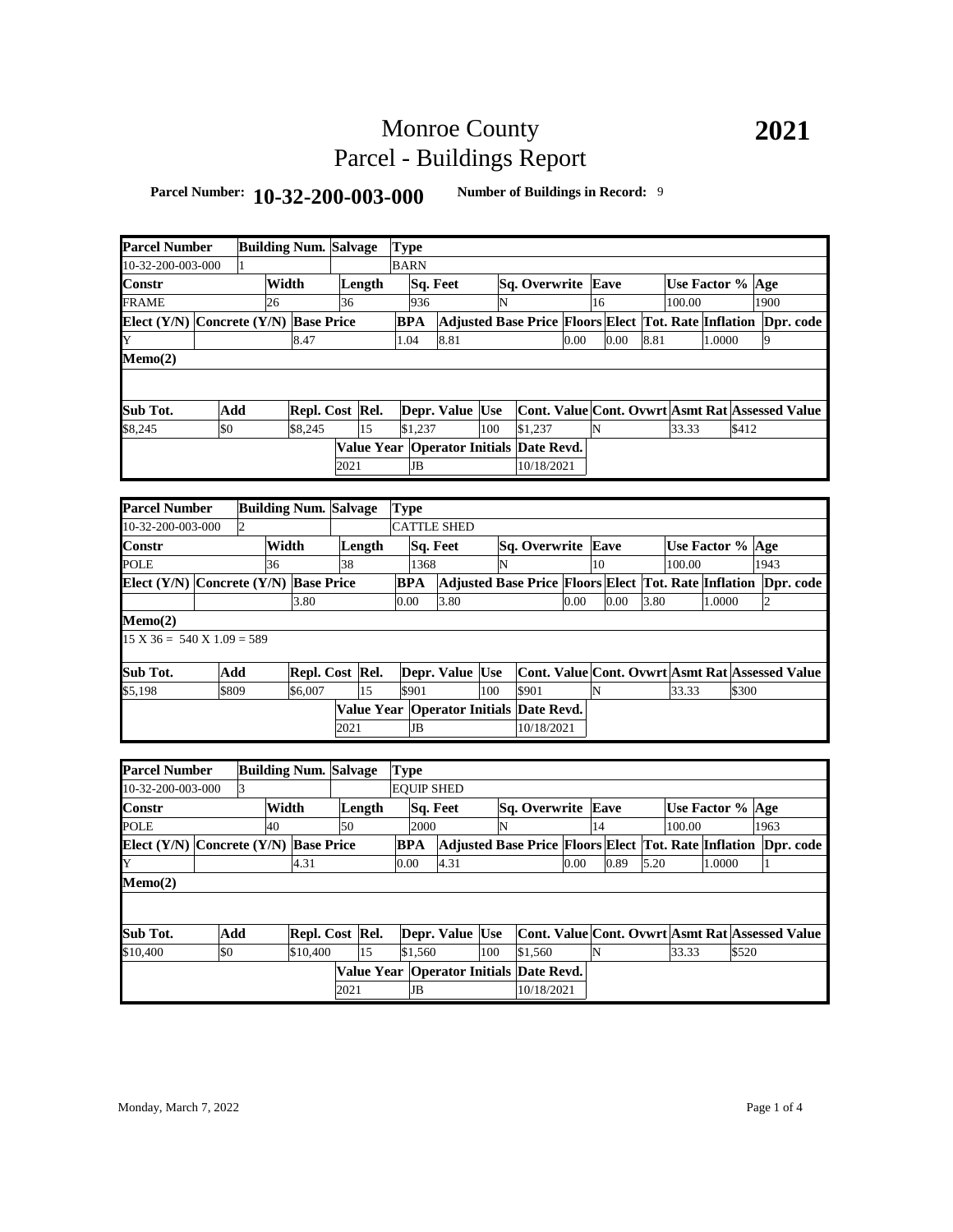| <b>Parcel Number</b>                      |     |       | <b>Building Num. Salvage</b> |      |        | Type              |          |                 |     |                                                                       |         |                                                 |      |                  |        |       |      |  |
|-------------------------------------------|-----|-------|------------------------------|------|--------|-------------------|----------|-----------------|-----|-----------------------------------------------------------------------|---------|-------------------------------------------------|------|------------------|--------|-------|------|--|
| 10-32-200-003-000                         |     |       |                              |      |        | <b>EOUIP SHED</b> |          |                 |     |                                                                       |         |                                                 |      |                  |        |       |      |  |
| Constr                                    |     | Width |                              |      | Length |                   | Sq. Feet |                 |     | Sq. Overwrite Eave                                                    |         |                                                 |      | Use Factor % Age |        |       |      |  |
| <b>FRAME</b>                              |     | 28    |                              | 34   |        | 952               |          |                 |     |                                                                       | 12      |                                                 |      | 100.00           |        |       | 1933 |  |
| Elect $(Y/N)$ Concrete $(Y/N)$ Base Price |     |       |                              |      |        | BPA               |          |                 |     | <b>Adjusted Base Price Floors Elect Tot. Rate Inflation Dpr. code</b> |         |                                                 |      |                  |        |       |      |  |
| Y                                         |     |       | 7.91                         |      |        | 1.04              |          | 8.23            |     |                                                                       | $-1.50$ | 0.00                                            | 6.73 |                  | 1.0000 |       |      |  |
| Memo(2)                                   |     |       |                              |      |        |                   |          |                 |     |                                                                       |         |                                                 |      |                  |        |       |      |  |
|                                           |     |       |                              |      |        |                   |          |                 |     |                                                                       |         |                                                 |      |                  |        |       |      |  |
|                                           |     |       |                              |      |        |                   |          |                 |     |                                                                       |         |                                                 |      |                  |        |       |      |  |
| Sub Tot.                                  | Add |       | Repl. Cost Rel.              |      |        |                   |          | Depr. Value Use |     |                                                                       |         | Cont. Value Cont. Ovwrt Asmt Rat Assessed Value |      |                  |        |       |      |  |
| \$6,404                                   | \$0 |       | \$6,404                      |      | 15     | \$961             |          |                 | 100 | \$961                                                                 | N       |                                                 |      | 33.33            |        | \$320 |      |  |
|                                           |     |       |                              |      |        |                   |          |                 |     | Value Year   Operator Initials   Date Revd.                           |         |                                                 |      |                  |        |       |      |  |
|                                           |     |       |                              | 2021 |        | JB                |          |                 |     | 10/18/2021                                                            |         |                                                 |      |                  |        |       |      |  |

|                                | <b>Parcel Number</b><br><b>Building Num. Salvage</b> |  |    |                   |      |                 | Type       |                 |     |                                                                |         |                                                 |      |        |                  |      |  |
|--------------------------------|------------------------------------------------------|--|----|-------------------|------|-----------------|------------|-----------------|-----|----------------------------------------------------------------|---------|-------------------------------------------------|------|--------|------------------|------|--|
| 10-32-200-003-000              |                                                      |  |    |                   |      | SALVAGE LEAN-TO |            |                 |     |                                                                |         |                                                 |      |        |                  |      |  |
| <b>Constr</b>                  | Width                                                |  |    |                   |      | Length          |            | Sq. Feet        |     | <b>Sq. Overwrite Eave</b>                                      |         |                                                 |      |        | Use Factor % Age |      |  |
| FRAME                          |                                                      |  | 19 |                   | 34   |                 | 646        |                 | N   |                                                                |         | 10                                              |      | 100.00 |                  | 1933 |  |
| Elect $(Y/N)$ Concrete $(Y/N)$ |                                                      |  |    | <b>Base Price</b> |      |                 | <b>BPA</b> |                 |     | Adjusted Base Price Floors Elect Tot. Rate Inflation Dpr. code |         |                                                 |      |        |                  |      |  |
| Y                              |                                                      |  |    | 3.48              |      |                 | 1.20       | 4.18            |     |                                                                | $-1.50$ | 0.00                                            | 2.68 |        | 1.0000           |      |  |
| Memo(2)                        |                                                      |  |    |                   |      |                 |            |                 |     |                                                                |         |                                                 |      |        |                  |      |  |
|                                |                                                      |  |    |                   |      |                 |            |                 |     |                                                                |         |                                                 |      |        |                  |      |  |
|                                |                                                      |  |    |                   |      |                 |            |                 |     |                                                                |         |                                                 |      |        |                  |      |  |
| Sub Tot.                       | Add                                                  |  |    | Repl. Cost Rel.   |      |                 |            | Depr. Value Use |     |                                                                |         | Cont. Value Cont. Ovwrt Asmt Rat Assessed Value |      |        |                  |      |  |
| \$1.729                        | \$0                                                  |  |    | \$1,729           |      | 15              | \$259      |                 | 100 | \$300                                                          |         | N                                               |      | 33.33  | \$100            |      |  |
|                                |                                                      |  |    |                   |      |                 |            |                 |     | Value Year   Operator Initials   Date Revd.                    |         |                                                 |      |        |                  |      |  |
|                                |                                                      |  |    |                   | 2021 |                 | JB         |                 |     | 10/18/2021                                                     |         |                                                 |      |        |                  |      |  |

| <b>Parcel Number</b>                      |     |   | <b>Building Num. Salvage</b> |                 |      | <b>Type</b> |            |     |                                                      |     |       |                           |      |    |      |      |                  |        |       |      |                                                 |
|-------------------------------------------|-----|---|------------------------------|-----------------|------|-------------|------------|-----|------------------------------------------------------|-----|-------|---------------------------|------|----|------|------|------------------|--------|-------|------|-------------------------------------------------|
| 10-32-200-003-000                         |     | 6 |                              |                 |      |             |            |     | <b>EOUIP SHED</b>                                    |     |       |                           |      |    |      |      |                  |        |       |      |                                                 |
| <b>Constr</b>                             |     |   | Width                        |                 |      | Length      |            |     | Sq. Feet                                             |     |       | <b>Sq. Overwrite Eave</b> |      |    |      |      | Use Factor % Age |        |       |      |                                                 |
| <b>POLE</b>                               |     |   | 20                           |                 | 40   |             |            | 800 |                                                      | N   |       |                           |      | 10 |      |      | 100.00           |        |       | 1933 |                                                 |
| Elect $(Y/N)$ Concrete $(Y/N)$ Base Price |     |   |                              |                 |      |             | <b>BPA</b> |     | Adjusted Base Price Floors Elect Tot. Rate Inflation |     |       |                           |      |    |      |      |                  |        |       |      | Dpr. code                                       |
| Y                                         |     |   |                              | 5.26            |      |             | 0.00       |     | 5.26                                                 |     |       |                           | 0.00 |    | 0.89 | 6.15 |                  | 1.0000 |       |      |                                                 |
| Memo(2)                                   |     |   |                              |                 |      |             |            |     |                                                      |     |       |                           |      |    |      |      |                  |        |       |      |                                                 |
| GARAGE                                    |     |   |                              |                 |      |             |            |     |                                                      |     |       |                           |      |    |      |      |                  |        |       |      |                                                 |
| Sub Tot.                                  | Add |   |                              | Repl. Cost Rel. |      |             |            |     | Depr. Value Use                                      |     |       |                           |      |    |      |      |                  |        |       |      | Cont. Value Cont. Ovwrt Asmt Rat Assessed Value |
| \$4,920                                   | \$0 |   |                              | \$4,920         |      | 15          | \$738      |     |                                                      | 100 | \$738 |                           |      | N  |      |      | 33.33            |        | \$246 |      |                                                 |
|                                           |     |   |                              |                 |      |             |            |     | Value Year   Operator Initials Date Revd.            |     |       |                           |      |    |      |      |                  |        |       |      |                                                 |
|                                           |     |   |                              |                 | 2021 |             |            | JB  |                                                      |     |       | 10/18/2021                |      |    |      |      |                  |        |       |      |                                                 |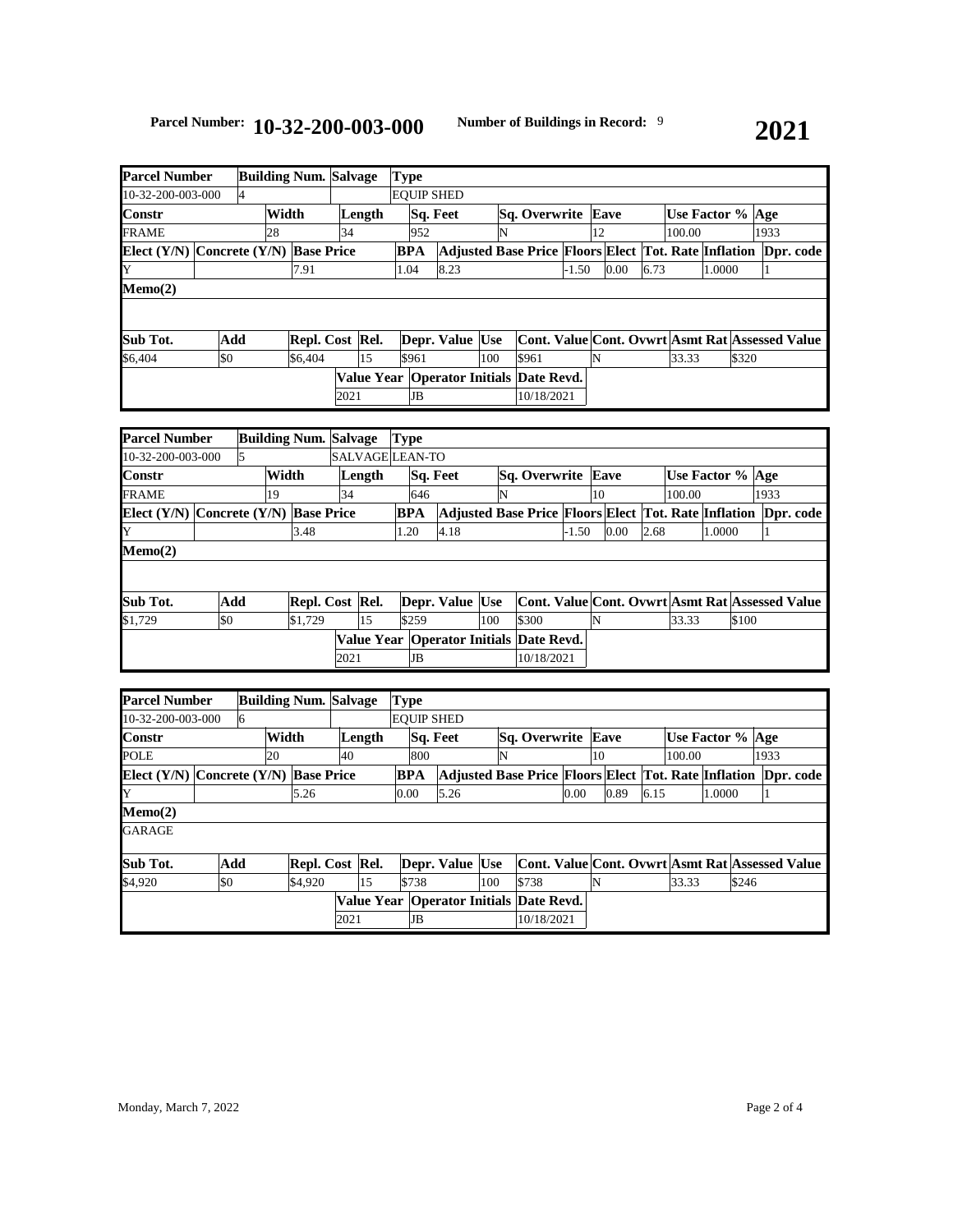## **Parcel Number: 10-32-200-003-000 Number of Buildings in Record:** <sup>9</sup>

| <b>Parcel Number</b>                      |     |       | <b>Building Num. Salvage</b> |      |                     | <b>Type</b> |     |                                             |   |                                                                |      |   |      |      |                  |        |       |  |
|-------------------------------------------|-----|-------|------------------------------|------|---------------------|-------------|-----|---------------------------------------------|---|----------------------------------------------------------------|------|---|------|------|------------------|--------|-------|--|
| 10-32-200-003-000                         |     |       |                              |      | SALVAGE CHICKEN HSE |             |     |                                             |   |                                                                |      |   |      |      |                  |        |       |  |
| Constr                                    |     | Width |                              |      | Length              |             |     | Sq. Feet                                    |   | <b>Sq. Overwrite Eave</b>                                      |      |   |      |      | Use Factor % Age |        |       |  |
| N/A                                       |     | 18    |                              | 20   |                     |             | 360 |                                             | N |                                                                |      |   |      |      | 0.00             |        |       |  |
| Elect $(Y/N)$ Concrete $(Y/N)$ Base Price |     |       |                              |      |                     | BPA         |     |                                             |   | Adjusted Base Price Floors Elect Tot. Rate Inflation Dpr. code |      |   |      |      |                  |        |       |  |
|                                           |     |       | 0.00                         |      |                     | 0.00        |     | 0.00                                        |   |                                                                | 0.00 |   | 0.00 | 0.00 |                  | 1.0000 |       |  |
| Memo(2)                                   |     |       |                              |      |                     |             |     |                                             |   |                                                                |      |   |      |      |                  |        |       |  |
|                                           |     |       |                              |      |                     |             |     |                                             |   |                                                                |      |   |      |      |                  |        |       |  |
|                                           |     |       |                              |      |                     |             |     |                                             |   |                                                                |      |   |      |      |                  |        |       |  |
| Sub Tot.                                  | Add |       | Repl. Cost Rel.              |      |                     |             |     | Depr. Value Use                             |   | Cont. Value Cont. Ovwrt Asmt Rat Assessed Value                |      |   |      |      |                  |        |       |  |
| \$0                                       | \$0 |       | \$0                          |      | 100                 | \$0         |     |                                             | Ю | \$300                                                          |      | N |      |      | 33.33            |        | \$100 |  |
|                                           |     |       |                              |      |                     |             |     | Value Year   Operator Initials   Date Revd. |   |                                                                |      |   |      |      |                  |        |       |  |
|                                           |     |       |                              | 2021 |                     |             | JB  |                                             |   | 10/21/2021                                                     |      |   |      |      |                  |        |       |  |

| <b>Parcel Number</b>                      | <b>Building Num. Salvage</b> |   |  | <b>Type</b>     |        |                            |            |          |                 |   |                                                                |      |                                                 |      |                    |        |       |  |
|-------------------------------------------|------------------------------|---|--|-----------------|--------|----------------------------|------------|----------|-----------------|---|----------------------------------------------------------------|------|-------------------------------------------------|------|--------------------|--------|-------|--|
| 10-32-200-003-000                         |                              | 8 |  |                 |        | <b>SALVAGE CHICKEN HSE</b> |            |          |                 |   |                                                                |      |                                                 |      |                    |        |       |  |
| <b>Constr</b>                             | Width                        |   |  |                 | Length |                            |            | Sq. Feet |                 |   | <b>Sq. Overwrite Eave</b>                                      |      |                                                 |      | Use Factor %   Age |        |       |  |
| N/A                                       | 18                           |   |  |                 | 20     |                            | 360        |          |                 | N |                                                                |      |                                                 |      | 0.00               |        |       |  |
| Elect $(Y/N)$ Concrete $(Y/N)$ Base Price |                              |   |  |                 |        |                            | <b>BPA</b> |          |                 |   | Adjusted Base Price Floors Elect Tot. Rate Inflation Dpr. code |      |                                                 |      |                    |        |       |  |
|                                           |                              |   |  | 0.00            |        |                            | 0.00       |          | 0.00            |   |                                                                | 0.00 | 0.00                                            | 0.00 |                    | 1.0000 |       |  |
| Memo(2)                                   |                              |   |  |                 |        |                            |            |          |                 |   |                                                                |      |                                                 |      |                    |        |       |  |
|                                           |                              |   |  |                 |        |                            |            |          |                 |   |                                                                |      |                                                 |      |                    |        |       |  |
|                                           |                              |   |  |                 |        |                            |            |          |                 |   |                                                                |      |                                                 |      |                    |        |       |  |
| Sub Tot.                                  | Add                          |   |  | Repl. Cost Rel. |        |                            |            |          | Depr. Value Use |   |                                                                |      | Cont. Value Cont. Ovwrt Asmt Rat Assessed Value |      |                    |        |       |  |
| \$0                                       | \$0                          |   |  | \$0             |        | 100                        | \$0        |          |                 | Ю | \$300                                                          |      | N                                               |      | 33.33              |        | \$100 |  |
|                                           |                              |   |  |                 |        |                            |            |          |                 |   | Value Year   Operator Initials   Date Revd.                    |      |                                                 |      |                    |        |       |  |
|                                           |                              |   |  |                 | 2021   |                            |            | JB       |                 |   | 10/18/2021                                                     |      |                                                 |      |                    |        |       |  |

|     |                                           |           | Length |     |                                                                                                      |                                                |          |                 |                                                                                    |                |       |              |                                                                                                                                      |
|-----|-------------------------------------------|-----------|--------|-----|------------------------------------------------------------------------------------------------------|------------------------------------------------|----------|-----------------|------------------------------------------------------------------------------------|----------------|-------|--------------|--------------------------------------------------------------------------------------------------------------------------------------|
|     | 16                                        |           | 28     |     | 448                                                                                                  |                                                | N        |                 |                                                                                    |                |       |              |                                                                                                                                      |
|     |                                           |           |        |     | <b>BPA</b>                                                                                           |                                                |          |                 |                                                                                    |                |       |              | Dpr. code                                                                                                                            |
|     |                                           | 0.00      |        |     |                                                                                                      | 0.00                                           |          |                 | 0.00                                                                               |                |       | 1.0000       |                                                                                                                                      |
|     |                                           |           |        |     |                                                                                                      |                                                |          |                 |                                                                                    |                |       |              |                                                                                                                                      |
|     |                                           |           |        |     |                                                                                                      |                                                |          |                 |                                                                                    |                |       |              |                                                                                                                                      |
|     |                                           |           |        |     |                                                                                                      |                                                |          |                 |                                                                                    |                |       |              |                                                                                                                                      |
| \$0 |                                           | <b>SO</b> |        | 100 | \$0                                                                                                  |                                                |          | \$300           |                                                                                    |                | 33.33 |              |                                                                                                                                      |
|     |                                           |           |        |     |                                                                                                      |                                                |          |                 |                                                                                    |                |       |              |                                                                                                                                      |
|     |                                           |           |        |     | JB                                                                                                   |                                                |          |                 |                                                                                    |                |       |              |                                                                                                                                      |
|     | <b>Parcel Number</b><br>10-32-200-003-000 | Add       | Width  |     | <b>Building Num. Salvage</b><br>Elect $(Y/N)$ Concrete $(Y/N)$ Base Price<br>Repl. Cost Rel.<br>2021 | <b>Type</b><br><b>SALVAGE SHED</b><br>$0.00\,$ | Sq. Feet | Depr. Value Use | Sq. Overwrite<br>0.00<br>Value Year   Operator Initials   Date Revd.<br>10/18/2021 | Eave<br>O<br>N |       | 0.00<br>0.00 | Use Factor % Age<br>Adjusted Base Price Floors Elect Tot. Rate Inflation<br>Cont. Value Cont. Ovwrt Asmt Rat Assessed Value<br>\$100 |